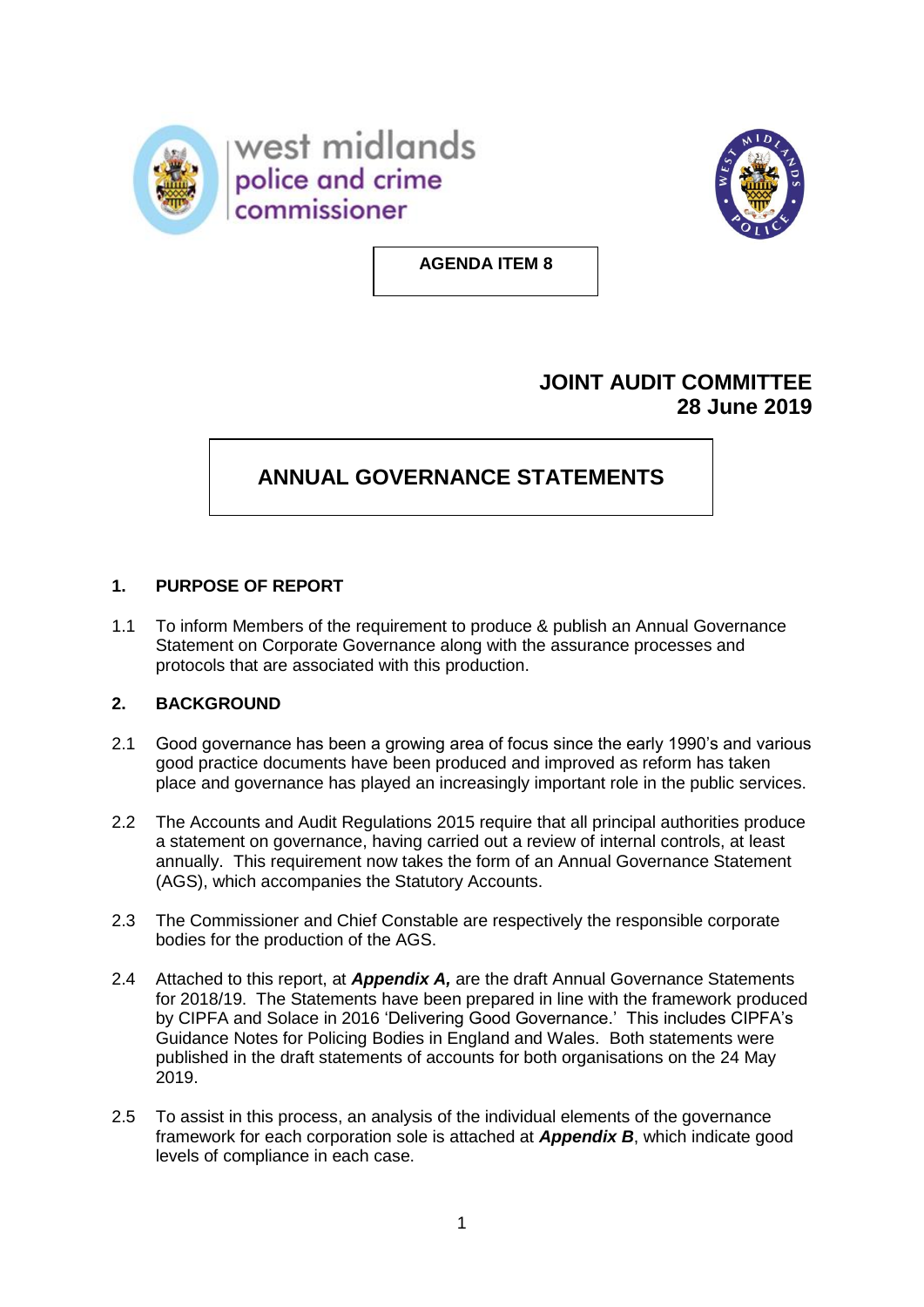#### **3. PROCESS**

- 3.1 The PCC's Chief Finance Officer and the Chief Constable's Strategic Governance Manager completed an assessment based on CIPFA's 'Delivering Good Governance' guidance notes. This including assessing both corporations governance arrangements against the core principles of the 'Delivering Good Governance' framework. The core principles are as follows:-
	- $\triangleright$  Behaving with integrity, demonstrating strong commitment to ethical values, and respecting the rule of law
	- $\triangleright$  Ensuring openness and comprehensive stakeholder engagement
	- $\triangleright$  Defining outcomes in terms of sustainable economic, social and environmental benefits
	- $\triangleright$  Determining the interventions necessary to optimise the achievement of the intended outcomes
	- $\triangleright$  Developing the entity's capacity, including the capability of its leadership and the individuals within it
	- $\triangleright$  Managing risks and performance through robust internal control and strong public financial management
	- $\triangleright$  Implementing good practices in transparency, reporting and audit to deliver effective accountability
- 3.2 This assessment is included in *Appendix B* to this report. The assessment includes:-
	- The expected behaviours from the Delivery Good Governance Framework.
	- How the PCC and the Chief Constable meets the requirements.
	- Direction of travel and RAG status.
- 3.3 The Corporate Governance Working Group which includes membership from the Commissioner's office and the Force, reviewed the assessment at their meeting in April 2019 to ensure the assessment reflected the position across both organisations.
- 3.4 Having completed the assessment against the framework outlined above, the Annual Governance Statements were produced which, apart from commenting on the effectiveness of the arrangements, also identifies any significant issues that need to be addressed. These are reported upon in the attached statements and actions will be put in place to address any issues during the year. Again, the Annual Governance Statements were reviewed by the Corporate Governance Work Group at their meeting in April 2019.